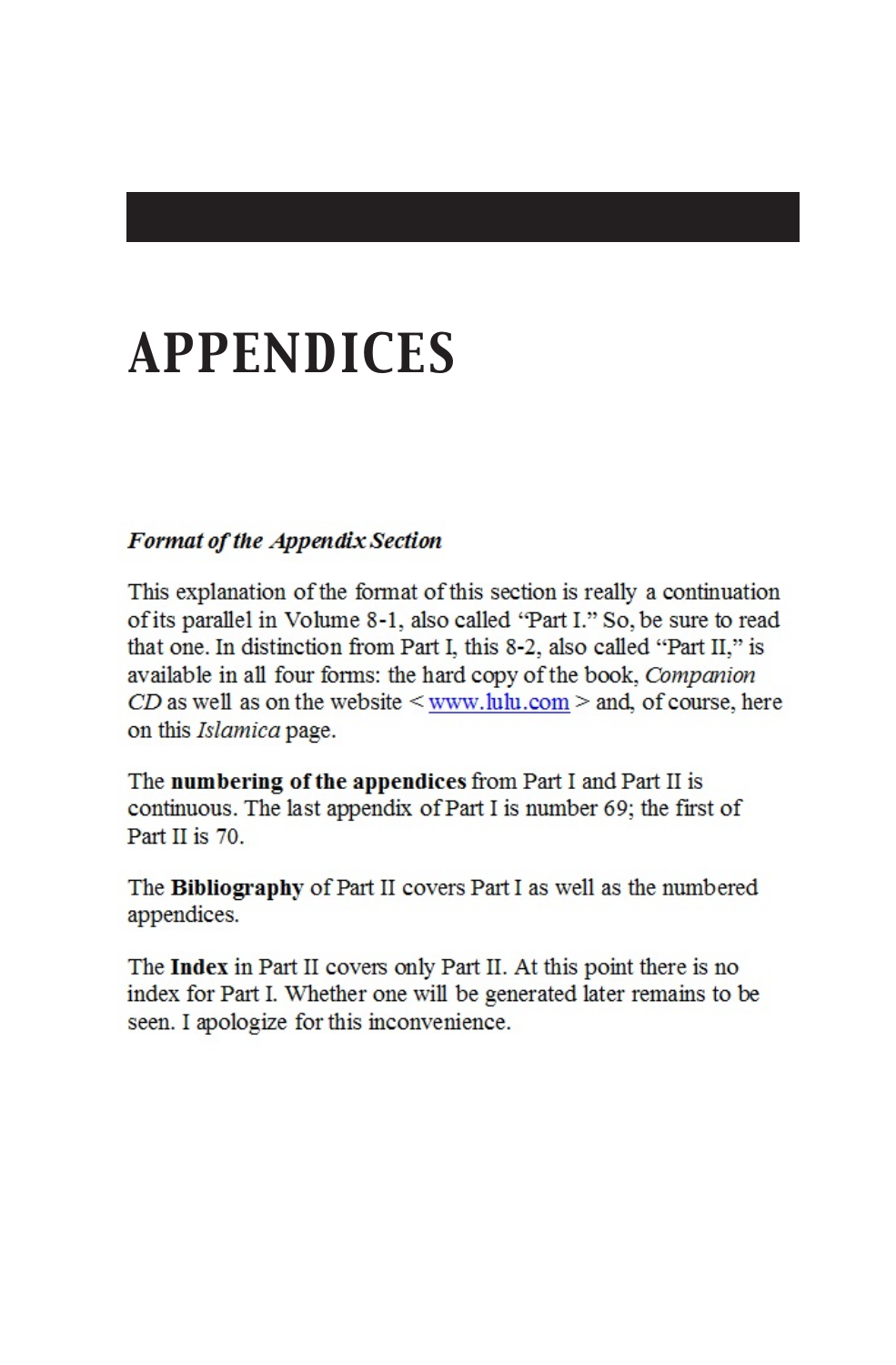## ▲ *Part 1* \_\_\_\_\_\_\_\_\_\_\_\_\_\_\_\_\_\_\_\_\_\_\_\_\_\_\_\_\_\_\_\_\_\_\_\_\_\_\_\_\_\_\_\_

#### **APPENDIX 1 (CHAPTER 1, PART 1) —**

#### MUSLIM REACTIONS TO CHRISTIAN CRITIQUE OF SHARIA —2008

| 2. A. Mamman | Secularity—A Foreign Notion—1988         |
|--------------|------------------------------------------|
| 3. M. Aluko  | Governor Sani Explains All-2000          |
| 4. I. Umar   | Reaction to Zamfara Declaration—<br>1999 |
| 5. J. Boer   | Muslims and Common Law-2008              |
|              | Muslims on Legal Pluralism-2008          |

## **APPENDIX 6 (CHAPTER 2, PART 1) —** MUSLIM PROPOSALS AND SOLUTIONS

| 7. J. Boer         | BZ Muslim Revival and Education-<br>2008               |
|--------------------|--------------------------------------------------------|
|                    | Cluster of BZ Muslim Attitudes—<br>2008                |
| 8. A. Tilde        | Religion, Piety, Corruption—n.d.                       |
| 9. I. Ado-Kurawa   | Report on British Seminar—2003                         |
| 10. J. Boer        | BZ Da'wah Issues—2008                                  |
| 11. R. Muhammad    | The Limam and the Pastor—2007                          |
| 12. M. Kazaure     | Strategy for Promoting Religious<br>Tolerance—1990 (?) |
| 13. A. Adamu       | Address to Northern Peace<br>Conference—2004           |
| 14. Compass Direct | Kano Government Reveals Plans of<br>Militants-2005     |
| 15. M. bin Mohamad | Islam's Forsaken Renaissance—2007                      |
| 16. J. Boer        | BZ Muslim Dialogue Issues—2008                         |
| 17. L. Adegbite    | Address to Catholic Bishops—2004                       |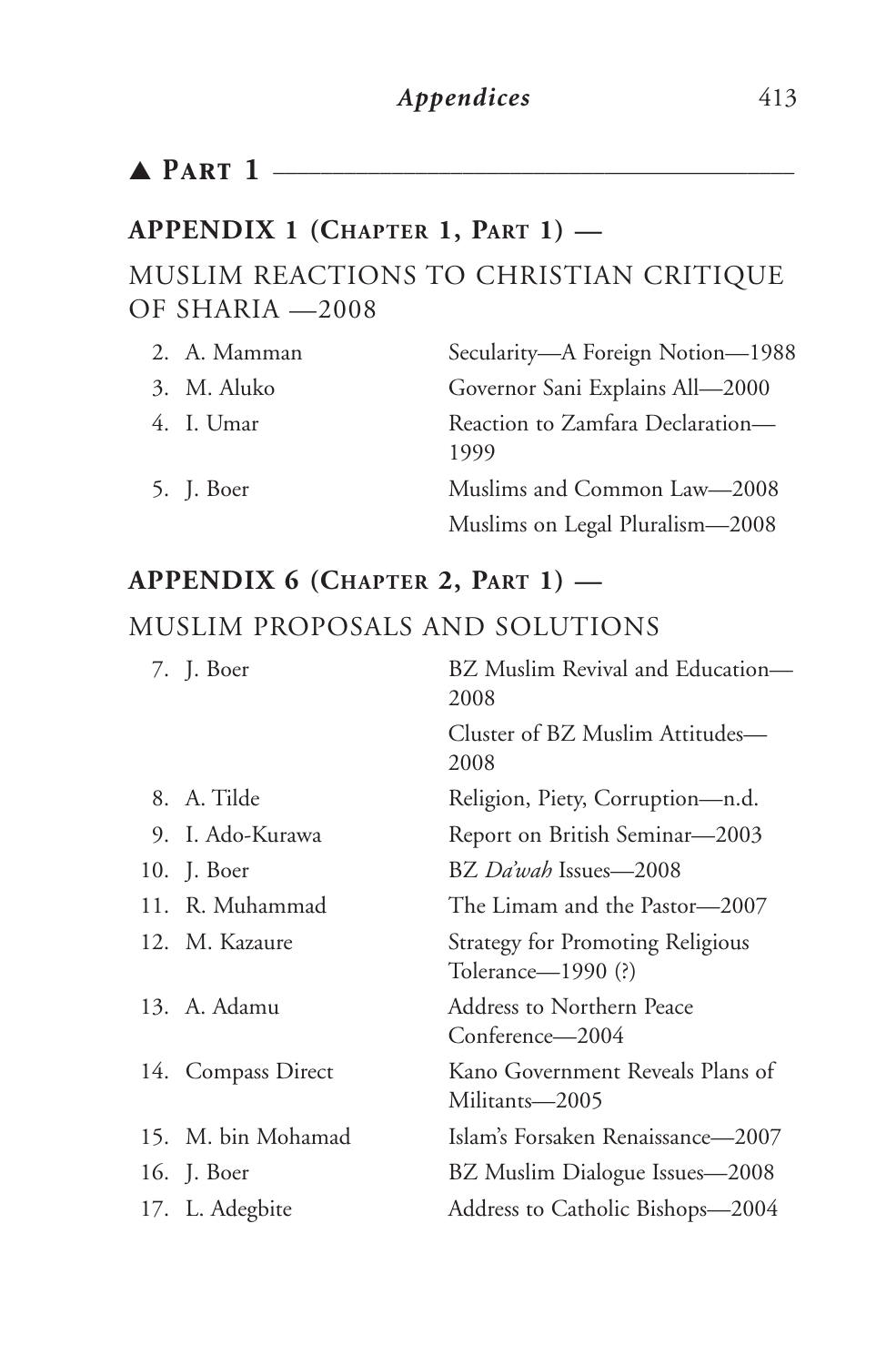#### 414 *Studies in Christian–Muslim Relations*

| 18. M. Ndagi and<br>Others | Philosofaith: Propagating by<br>Manners-2005               |
|----------------------------|------------------------------------------------------------|
| 19. S. Sultan and O. Tveit | Conversion Agreement-2007                                  |
| 20. J. Boer                | Majority and Census Issues-2008                            |
| 21. A. U. Bello            | The Islamic Movement-2003                                  |
| 22. S. Sani and Others     | The Phantom Crescent—2008                                  |
| 23. J. Boer                | <b>BZ</b> Muslim Views on Government<br>and Economics-2008 |
| 24. U. Salifu              | Sidi Ali Sokoto on Sharia-1999                             |
| 25. I. Shekarau            | Leadership as Trust-2005                                   |
| 26. M. Oloja               | CBM Okays First Islamic Bank-<br>2005                      |
| 27. A. Orire               | Human and Other Rights-2000                                |
| 28. Y. Ibrahim             | Kano Leaders Sleepless-2007                                |
| 29. A.Mahmoud              | Judicial Ethics in Islam-1988-1989                         |
| 30. A. Abubakar            | BZ Jihadi a Musulunci—1988                                 |
| 31. EFCC and NIREC         | First National Interfaith Forum-<br>2007                   |
| 32. J. Boer                | BZ Muslim Security and BZ Jihad<br>$Issues - 2008$         |
| 33. J. Boer                | BZ Muslims on Secularism-2008                              |
|                            | BZ Muslims on Unity-2008                                   |
| 34. I. Saidu               | Reviewing Sharia Progress-2009                             |

#### **APPENDIX 35 (CHAPTER 3, PART 1)—**

#### CHRISTIAN PROPOSALS AND SOLUTIONS

| 36. TCNN Lecturers | Jihad in Kaduna-1987                |
|--------------------|-------------------------------------|
| 37. D. Dung        | Internal Colonialism—2005           |
| 38. J. Boer        | BZ Christians on Secularism-2008    |
| 39. J. Boer        | The Christian Mood—2008             |
| $40.$ Y. Gowon     | Prayer and the Nations–2003         |
| 41. J. Boer        | BZ Christian Views on Politics-2008 |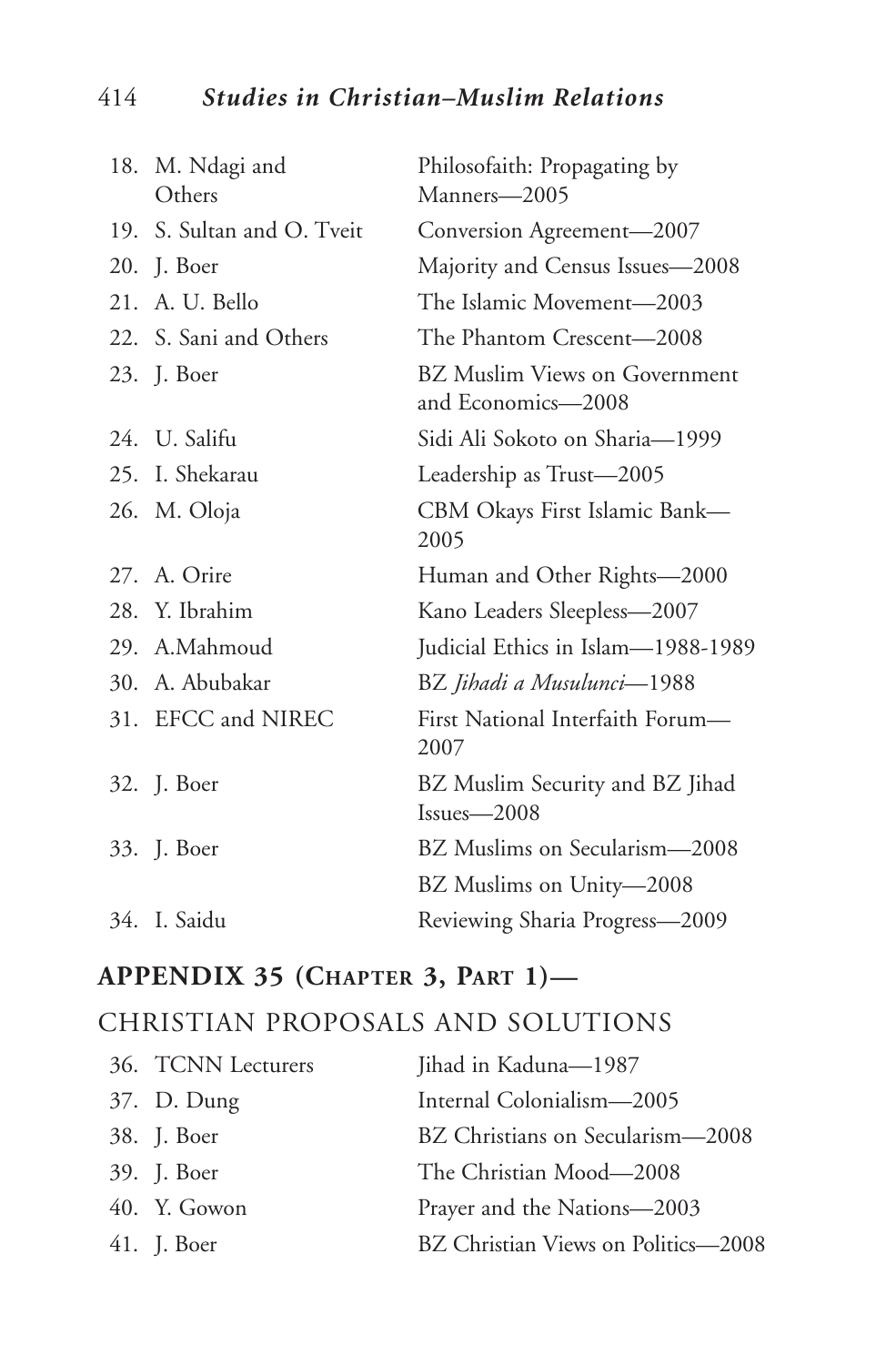### Appendices 415

| 42. | P. Yamsat               | Against Muslim Violence-2006                                                |
|-----|-------------------------|-----------------------------------------------------------------------------|
| 43. | J. Rinyom and D. Ritut  | Jos Crisis and Settlers-2004, 2005                                          |
| 44. | ThisDay                 | Okigbo Report Missing-2007                                                  |
| 45. | J. Boer                 | BZ Christian Security Concerns-<br>2008                                     |
|     | 46. J. Boer             | BZ Christian Proposals for<br>Government-2008                               |
|     | 47. S. Agang            | Religion and Economy-2007                                                   |
|     | 48. J. Boer             | BZ Christian Unity Issues-2008                                              |
|     |                         | 49. International Conference(s) on Christian Muslim Relations-<br>1992-2002 |
| 50. | J. Boer                 | Syncretism and Trichotomy-2008                                              |
|     | 51. O. Minchakpu        | Christian Builds Mosque-2004                                                |
|     | 52. S. Ekwowusi         | Nigerians United Against Western<br>Values-2007                             |
| 53. | D. McCain               | Wheelchair Ministry-2007                                                    |
|     | 54. E. Shehu            | Ahmadu Bello Politics-2000                                                  |
|     | 55. J. Boer             | Southern States Embrace Muslims-<br>2008                                    |
|     | 56. O. Bassey           | Sultan to Partner with Christians—<br>2007                                  |
| 57. | ThisWeek                | Editorial: Please Save Nigeria-1987                                         |
| 58. | C. Alli                 | Proposals for Plateau-2004                                                  |
|     | 59. Plateau State Govt. | Religious Factors-2004                                                      |
| 60. | J. Danbinta             | A Bishop in Zamfara-2007                                                    |
|     | 61. N. Addu'a           | EYN Pacifism-2003                                                           |
|     | 62. N. Oruh             | Appeal to Youth-2007                                                        |
|     | 63. H. Awoniyi          | Ulama Issues-2002                                                           |
|     | 64. The Punch           | Wholistic Approach to Crime-2007                                            |
|     | 65. N. Hassan           | Proposals to Religious Leaders-1986                                         |
|     | 66. J. Akume            | Conclusions and Recommendations<br>$-2004$                                  |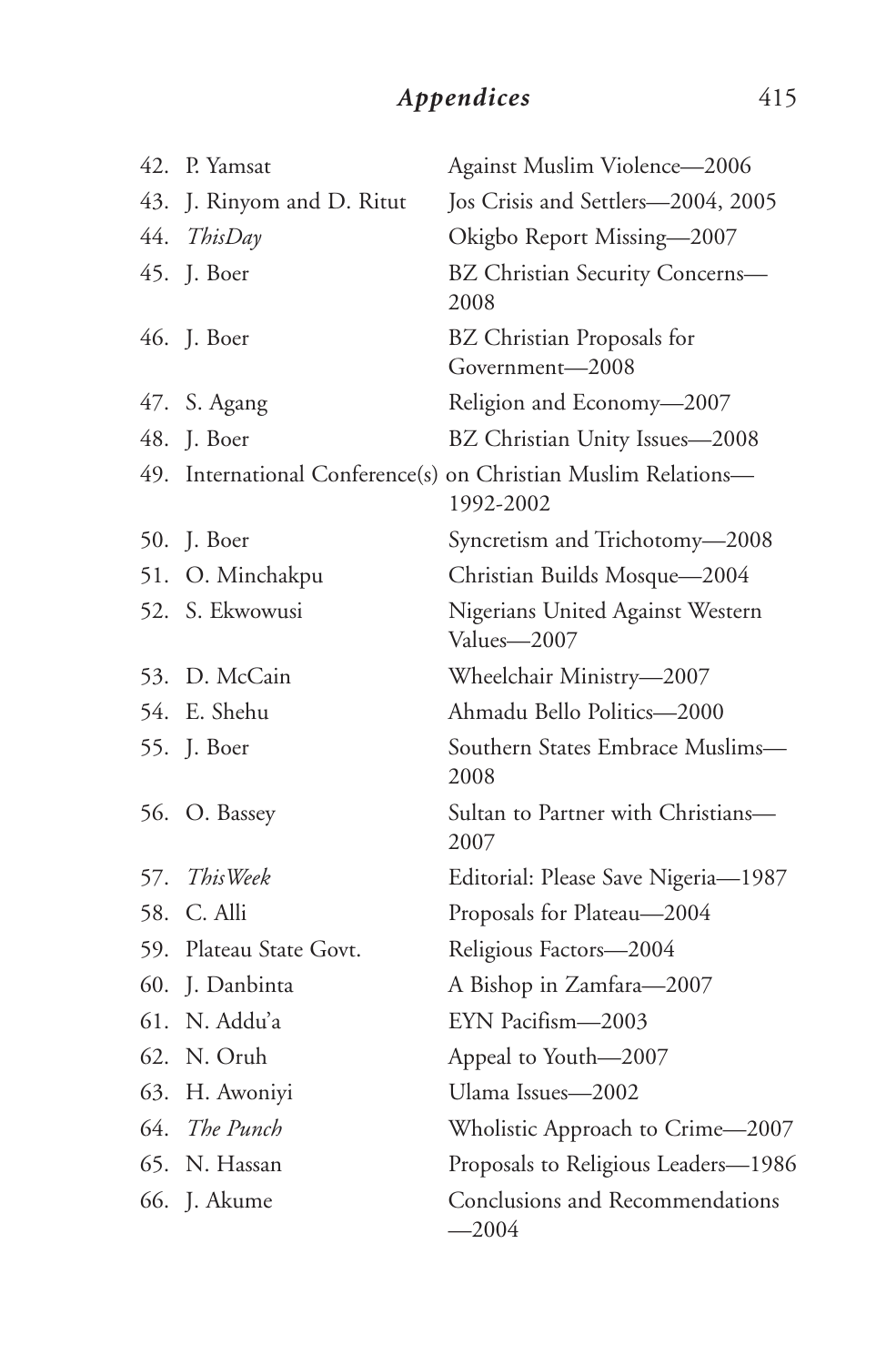#### 416 *Studies in Christian–Muslim Relations*

| 67. H. Istifanus | Christian-Muslim Relations-2008                   |
|------------------|---------------------------------------------------|
| 68. J. Boer      | BZ Christians on Dialogue and<br>Cooperation-2008 |
|                  | HIV—Focus on Dialogical Action—<br>2008           |
| 69. P. Aduje     | Religious Violence-2007                           |

#### ▲ *Part 2* \_\_\_\_\_\_\_\_\_\_\_\_\_\_\_\_\_\_\_\_\_\_\_\_\_\_\_\_\_\_\_\_\_\_\_\_\_\_\_\_\_\_\_\_

| 70. P. Ostien                                | Ten Good Things-2002                                                              |
|----------------------------------------------|-----------------------------------------------------------------------------------|
| 71. J. Boer                                  | Quotations: Sovereignty of Societal<br>Spheres-2008                               |
| 72. Muslim Institute                         | Muslim Manifesto-1990                                                             |
| 73. J. Boer                                  | Quotations: Pluralism—2008                                                        |
| 74. J. Boer                                  | Quotations: Collectivism/<br>Communalism vs Individualism-<br>2008                |
| 75. J. Boer                                  | Reflections on Ethnocentrism-2008                                                 |
| 76. H. ten Napel                             | Multicultural Democracy-2006                                                      |
| 77. J. Boer                                  | Quotations: Church as Institute and<br>Organism-2008                              |
| 78. J. Skillen                               | Make Your Own History-1981                                                        |
| 79. Organization of Islamic Conference (OIC) | Declaration on Human Rights-<br>2008<br>Cairo Declaration on Human<br>Rights-1990 |
| 80. H. Farrant                               | Quotations from Crescendo of the<br>$Cross - 1956$                                |
| 81. G. Musa                                  | Christian Job List-1995                                                           |
| 82. A. Mawdudi                               | Islamic Government-1990                                                           |
| 83. J. Boer                                  | Christian Reformed Church-2008                                                    |
| 84. M. Rachid                                | Muslim Politics-2008                                                              |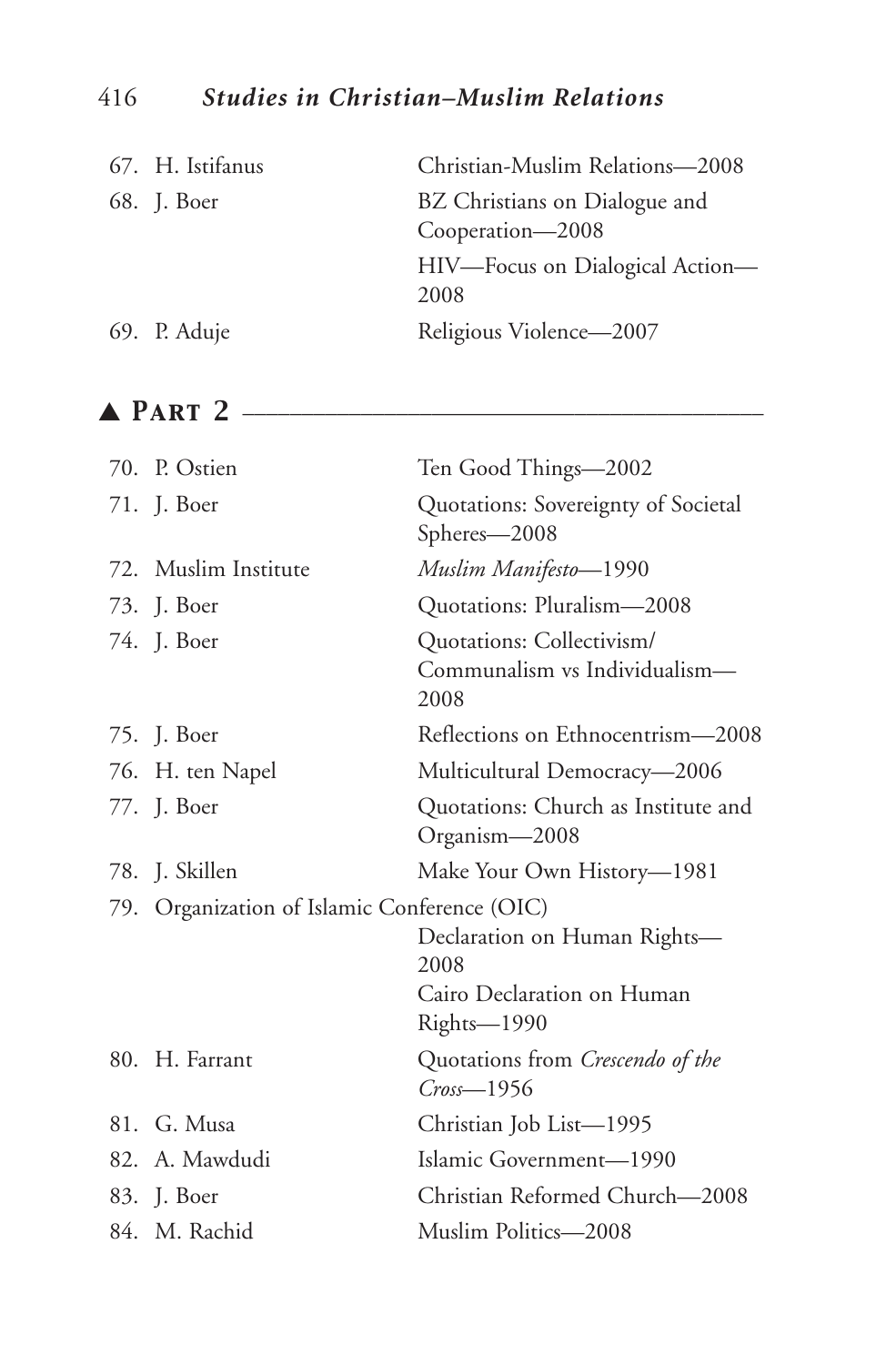## *Appendices* 417

|     | 85. J. Boer                                           | Reflections on Utopia-2008                             |
|-----|-------------------------------------------------------|--------------------------------------------------------|
|     | 86. J. Boer                                           | Consensus vs Party Politics-2008                       |
|     | 87. World Alliance of Reformed Churches (WARC)        |                                                        |
|     |                                                       | Human Rights-1970-1999                                 |
|     | P. Marshall                                           | Calvinist Perspectives on Human<br>Rights-1983         |
|     | 88. Reformed Ecumenical Council (REC)                 |                                                        |
|     |                                                       | Human Rights Recommendations-<br>1983                  |
|     | 89. REC                                               | Report on Religious Pluralism-2005                     |
|     | 90. OIC                                               | Communique on Human Rights-<br>2008                    |
|     | 91. E. Ihsanoglu                                      | OIC Policy Lecture-2008                                |
|     | 92. J. Boer                                           | Introducing Maguzawa-2008                              |
|     | 93. Barnabas Fund                                     | <b>Exaggerated Convert Statistics-2008</b>             |
|     | 94. H. der Nederlanden                                | Identifying the Enemy-2004                             |
|     | 95. J. Haafkens                                       | Freedom in Christianity and Islam-<br>1993 (?)         |
|     | 96. OIC                                               | Ten-Year Plan—2005                                     |
|     | 97. Today's Challenge                                 | Forced Marriage Attempt-1992                           |
| 98. | O. Minchakpu                                          | Catharine Abban: Forced Mixed<br>Marriage Debacle-1995 |
|     | 99. D. McCain                                         | Theological Education in Africa-<br>2008               |
|     | 100. Christian Association of Nigeria (CAN)           |                                                        |
|     |                                                       | Christian Creed on Governance<br>Study Guide-2008      |
|     | 101. African Forum on Religion and Government (AFREG) |                                                        |
|     |                                                       | Founding and Action Documents-<br>2006                 |
|     | 102. J. Boer                                          | Kano State Govt vs CAN on School<br>Uniforms-2008      |
|     | 103. J. Boer                                          | Biblical Meditations on Women-<br>1995                 |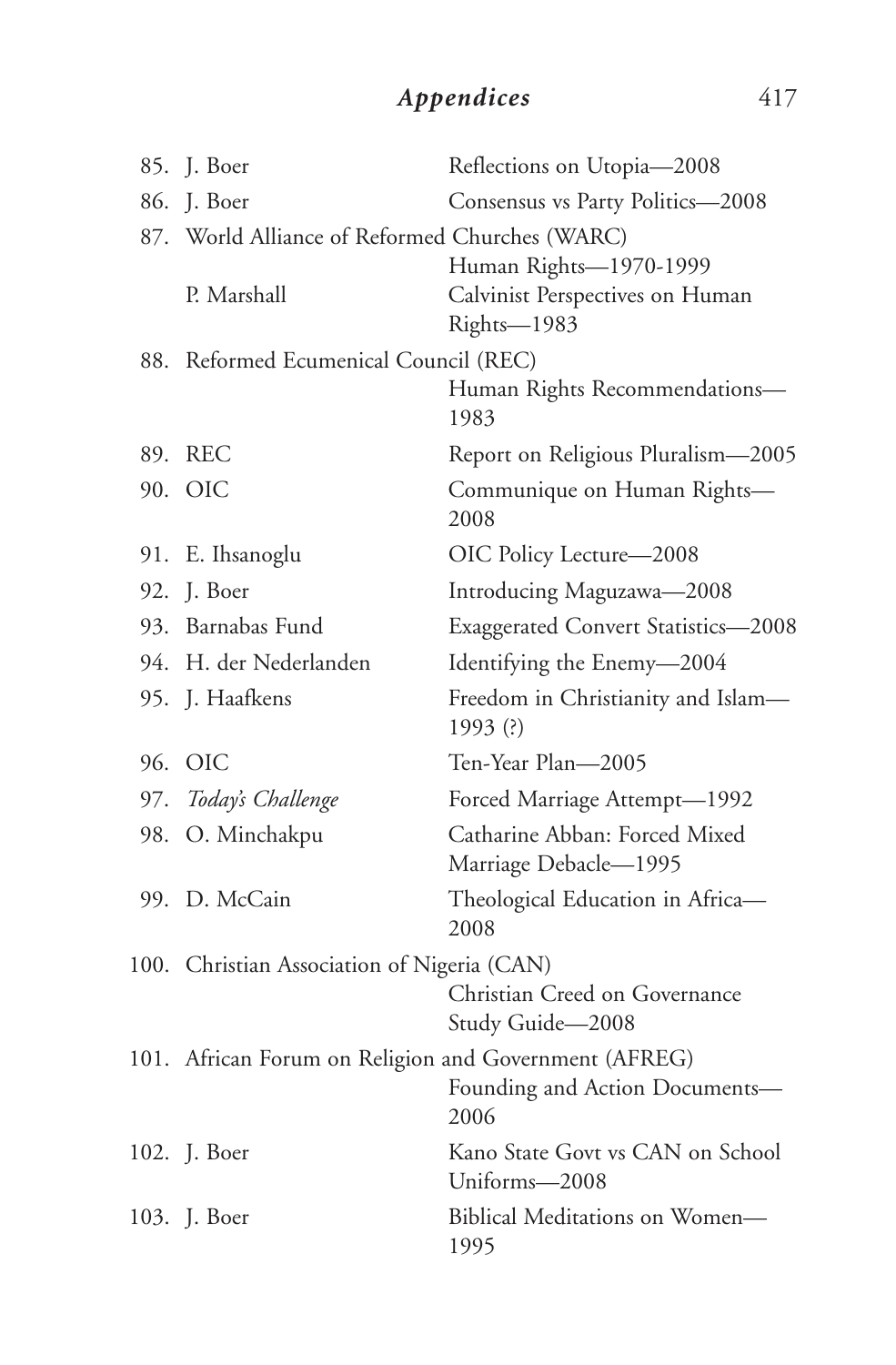| 104. Misc. Writers | Nigeria and Islamic Development<br>Bank—2005 |
|--------------------|----------------------------------------------|
| 105. J. Boer       | Study Guides-2009                            |

#### ▲ *Proposal Appendices* \_\_\_\_\_\_\_\_\_\_\_\_\_\_\_\_\_\_\_\_\_\_\_\_\_

These appendices contain Nigerian proposals for solutions and peace in Nigeria. Some are found elsewhere in the series, while others have not been incorporated anywhere. Check Folder <Final Essence Editions/ Mono 8/Mono 8—Vol B/Proposal Appendices>. I gather this information here in one place for your convenience.

Files beginning with "Inter-Gender" designation are the product of the Inter-Gender Institute.

| Misc. Sources                                            | Proposal Lists from Other Volumes                              |
|----------------------------------------------------------|----------------------------------------------------------------|
| World Muslim Council                                     | International Resolutions-1974                                 |
| <b>NIPSS</b>                                             | Recommendations-1986                                           |
| D. Gowon                                                 | Recommendations-1987                                           |
| O. Akinola                                               | Recommendations from a<br>Sociologist-1988 (?)                 |
| <b>CAN</b>                                               | Religion in a Secular State-1988                               |
| <b>CAN</b>                                               | Northern Zone Leadership in Nigeria,<br>pp. 70-73—1989         |
| Conference on Religion and Peace in Multi-Faith Nigeria- | 1989/19922                                                     |
| J. Mambula/Religious Elders                              | Promoting Peace and Security-<br>19913                         |
| International Conference on Christian-Muslim Relations   |                                                                |
|                                                          | Communique—1993                                                |
| N. Hassan                                                | Items Christians Should Submit to<br>the Political Bureau—1996 |
| AACC & PROCMURA                                          | 2000                                                           |
| B. Debki                                                 | Recommendations-2000                                           |